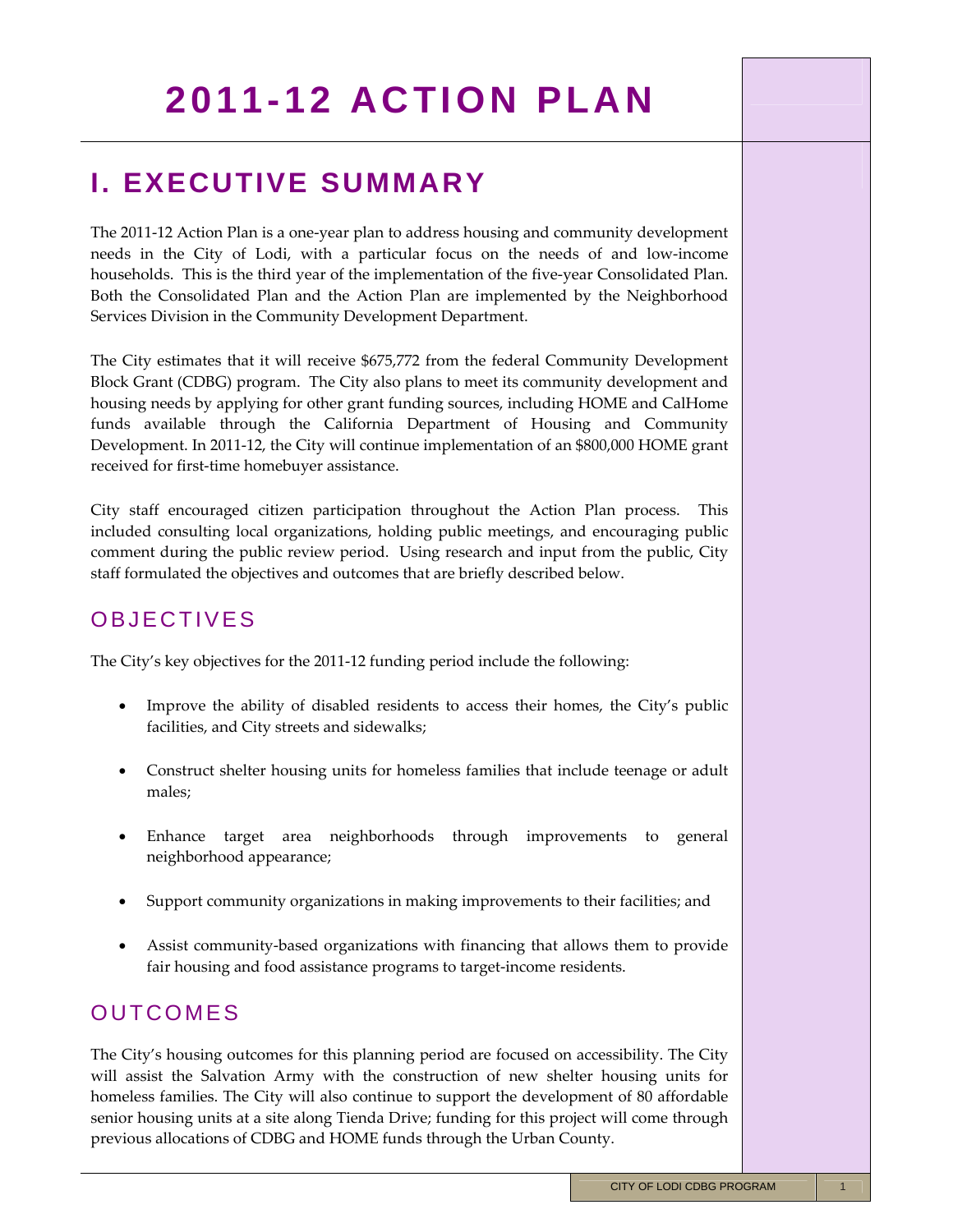The City plans to fund several public service programs:

- Spay/Neuter Program, which offers free spay/neuter services to cats and pit bull dogs owned by low‐income households, as well as to feral cats trapped and released in the target areas;
- Graffiti abatement within the City's target areas;
- Fair housing services, provided by San Joaquin Fair Housing;
- Home accessibility modifications, provided by DRAIL; and
- Food assistance to needy families, provided by Second Harvest Food Bank.

In addition, the City plans to fund the following community development and economic development projects:

- ADA accessibility improvements throughout the City, including handicap ramp upgrades in key locations; and
- ADA improvements at the Grape Bowl, a stadium where many local and regional community events are held.

## **II. INTRODUCTION**

The U.S. Department of Housing and Urban Development (HUD) requires all government entities receiving federal Community Development Block Grant (CDBG) funds to prepare an annual Action Plan. The Action Plan outlines funding priorities and discusses how activities will meet the community needs identified in the 2009‐2014 Consolidated Plan. The activities described in this Action Plan are proposed to be undertaken during the period between July 1, 2011 and June 30, 2012. Some facility improvement activities may take longer to complete.

The major objectives of activities undertaken during the 2011‐2012 funding year will be to:

- Improve the ability of disabled residents to access their homes, the City's public facilities, and City streets and sidewalks;
- Construct shelter housing units for homeless families that include teenage or adult males;
- Enhance target area neighborhoods through improvements to general neighborhood appearance;
- Support community organizations in making improvements to their facilities; and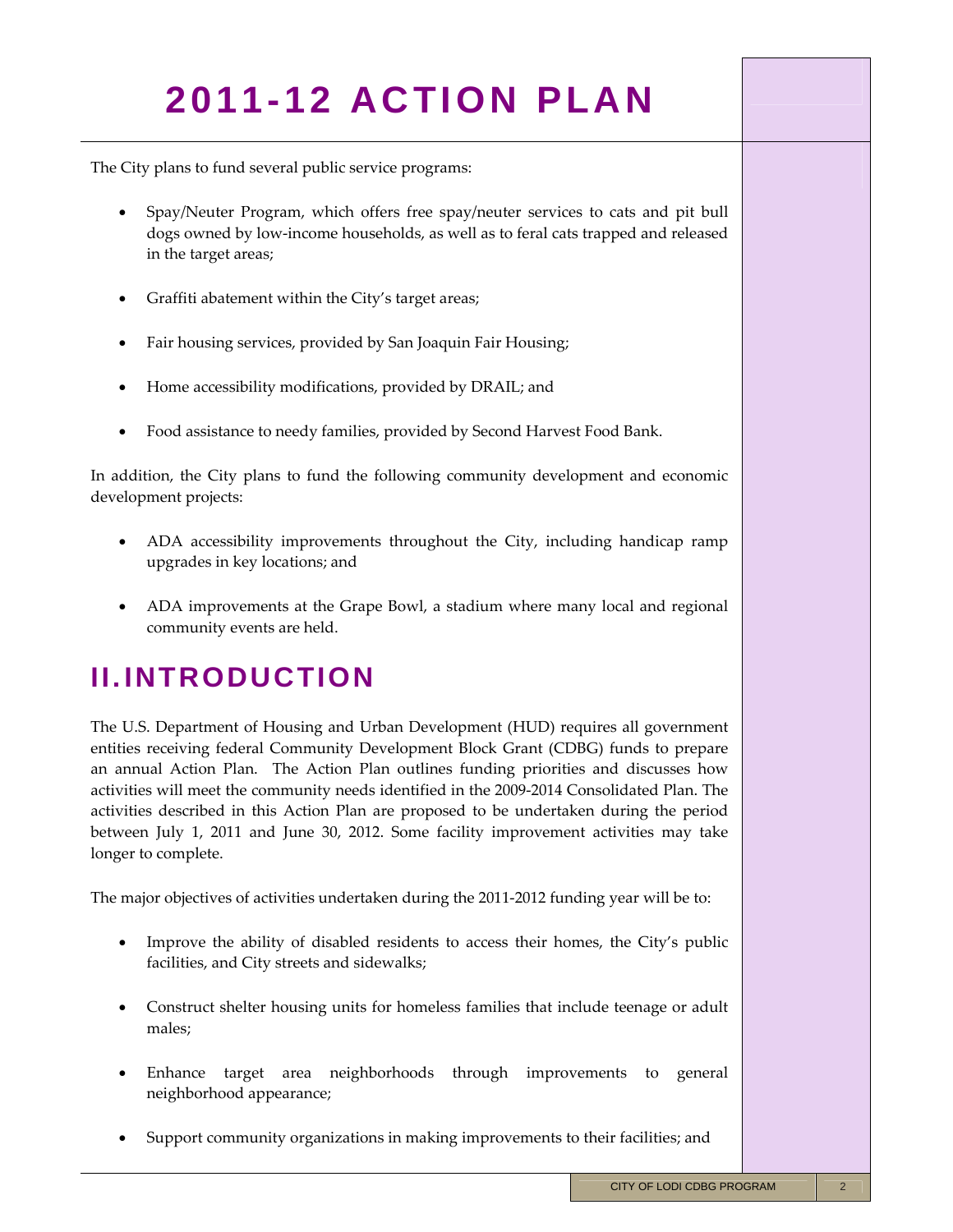• Assist community‐based organizations with financing that allows them to provide fair housing and food assistance programs to target-income residents.

## RESOURCES

Activity funding is based upon an estimated allocation amount of \$675,772 for the 2011‐12 fiscal year. To date, the City has not received any program income from activities funded in 2009‐10 and 2010‐11, and does not anticipate receiving any program income during 2011‐12.

As allowable, the City will continue to use program income received from CDBG and HOME grant awards through the San Joaquin Urban County, and will complete ongoing projects funded through the Urban County. More information on these projects can be found in San Joaquin County's Action Plan.

The City will also continue to explore other sources of funding for housing and community development activities, including HOME and CalHome grants for downpayment assistance and housing rehabilitation. In 2009‐10, the City was awarded a HOME grant for down payment assistance, and implementation of that grant will continue throughout 2011‐12, or as long as funding remains available.

The Neighborhood Services Division, within the Community Development Department, serves as the lead agency for the administration of CDBG funds. Questions regarding this Action Plan should be directed to the staff within this division at:

CDBG Program Administrator City of Lodi 221 W. Pine Street, PO Box 3006 Lodi, CA 95241 209‐333‐6711

The Action Plan was made available for public review during a public comment period from March 19, 2011 to April 20, 2011. A public notice announcing its availability was published in the *Lodi News‐Sentinel* on March 4, 2010. Public hearings on the Action Plan were held on March 16 and April 20, 2011 at the Lodi City Council meeting. Any public comment received is summarized in Appendix C.

## **III. ACTIVITIES TO BE UNDERTAKEN**

The activities to be undertaken during fiscal year 2011‐12 are summarized in **Table 1**. For each activity, the one-year accomplishment and the amount of CDBG funding allocated are identified. The majority of activities identified are expected to be completed no later than June 30, 2012.

The City continued to utilize a rating tool in making project recommendations. Consideration was given to a variety of thresholds that projects must meet to comply with CDBG objectives, including meeting one of the national objectives and addressing one of the community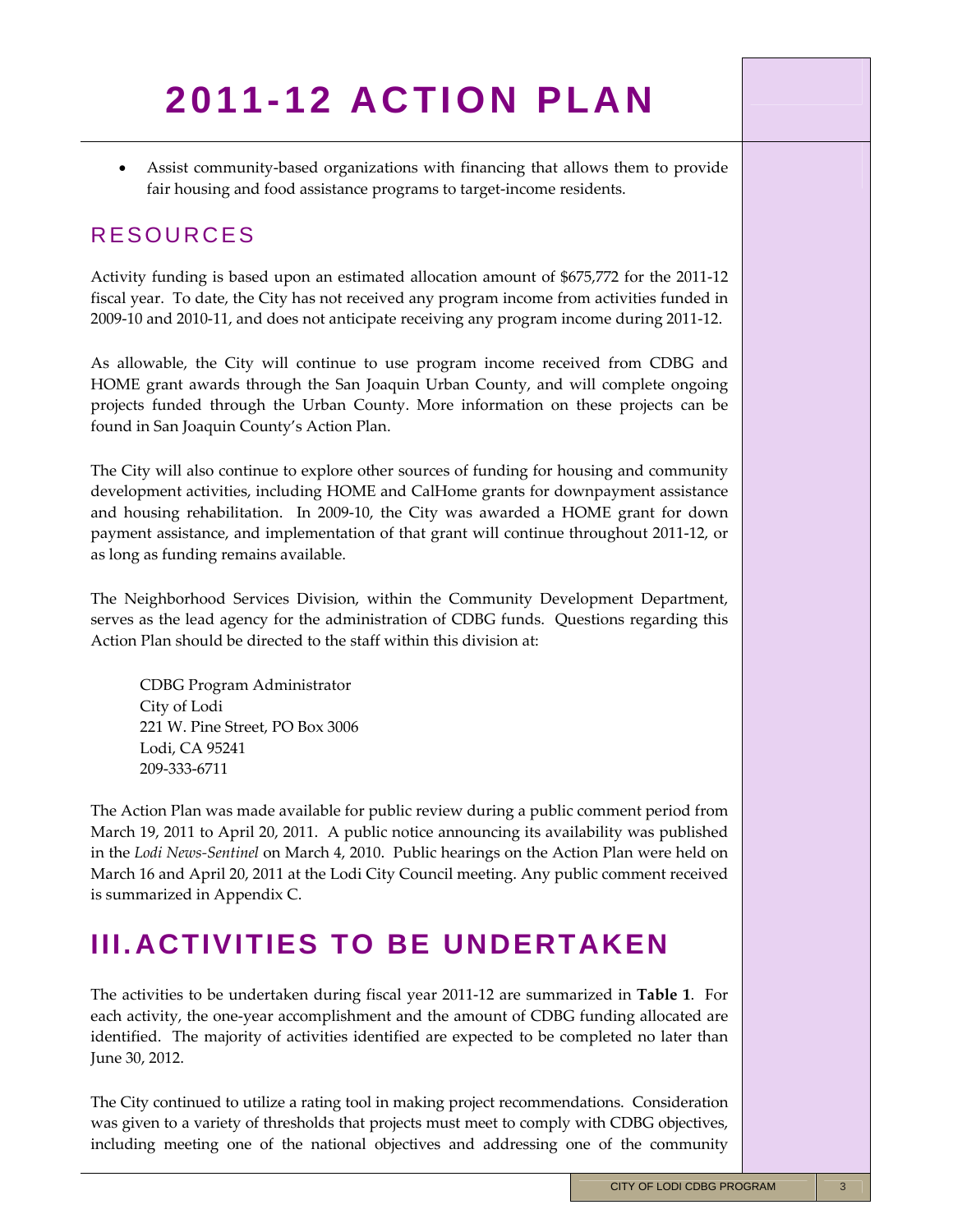priorities set out in the Consolidated Plan. The rating system also took into account activity need and justification, cost reasonableness and effectiveness, activity management and implementation, experience with similar activities, past performance, leveraged funds, and completeness of the application. Project recommendations were for those projects determined most likely to be successful and maintain compliance with CDBG regulations.

### TABLE 1 **Proposed CDBG Activities and Projects Fiscal Year 2011-12**

| ID                       | <b>Activity Name</b>                                 | <b>Activity Description</b>                                                                                          | Output                                        | <b>Funding</b>                              |
|--------------------------|------------------------------------------------------|----------------------------------------------------------------------------------------------------------------------|-----------------------------------------------|---------------------------------------------|
| <b>Housing</b>           |                                                      |                                                                                                                      |                                               |                                             |
| N/A                      | <b>Tienda Drive Senior</b><br><b>Housing Project</b> | Assist a non-profit developer to<br>acquire land for an 80-unit senior<br>housing development.                       | 80 affordable<br>housing units<br>constructed | \$1.2 million<br>(Urban<br>County<br>funds) |
| <b>Public Facilities</b> |                                                      |                                                                                                                      |                                               |                                             |
| $11 - 02$                | <b>ADA Accessibility</b><br>Improvements             | Make ADA improvements,<br>8 ramps<br>including handicap ramps, at<br>installed<br>various City locations.            |                                               | \$100,000                                   |
| $11 - 03$                | Grape Bowl ADA<br>Improvements                       | Complete ADA improvements at<br>the Grape Bowl.                                                                      | 1 public facility<br>improvement<br>completed | \$150,000                                   |
| $11 - 04$                | Salvation Army Shelter<br>Housing                    | Construct three units of shelter<br>housing at the Hope Harbor<br>shelter.                                           | 3 housing units<br>constructed                | \$190,257                                   |
| <b>Public Services</b>   |                                                      |                                                                                                                      |                                               |                                             |
| $11 - 05$                | Graffiti Abatement                                   | Remove graffiti on public and<br>private property in target areas by<br>painting over it or pressure-<br>washing it. | 800 instances<br>addressed                    | \$49,000                                    |
| $11 - 06$                | Second Harvest Food<br><b>Bank</b>                   | Provide food assistance to low-<br>income families.                                                                  | 2,750 persons<br>assisted                     | \$5,000                                     |
| $11-07$                  | San Joaquin Fair Housing                             | Provide fair housing assistance and<br>education.                                                                    | 120 households<br>assisted                    | \$17,000                                    |
| $11 - 08$                | Spay/Neuter Program                                  | Provide free spay/neuter services<br>to feral cats and pets of low-<br>income pet owners.                            | 175 households<br>assisted                    | \$25,364                                    |
| $11 - 09$                | Home Accessibility<br><b>Modifications</b>           | Provide free or low-cost<br>accessibility improvements to<br>disabled renters/owners.                                | 3 households<br>assisted                      | \$4,000                                     |
|                          | <b>Planning and Administration</b>                   |                                                                                                                      |                                               |                                             |
| 11-01                    | Planning and<br>Administration                       | Provide general administration of<br>the CDBG program, including all<br>planning and reporting activities.           | 1 year of<br>program<br>administration        | \$135,151                                   |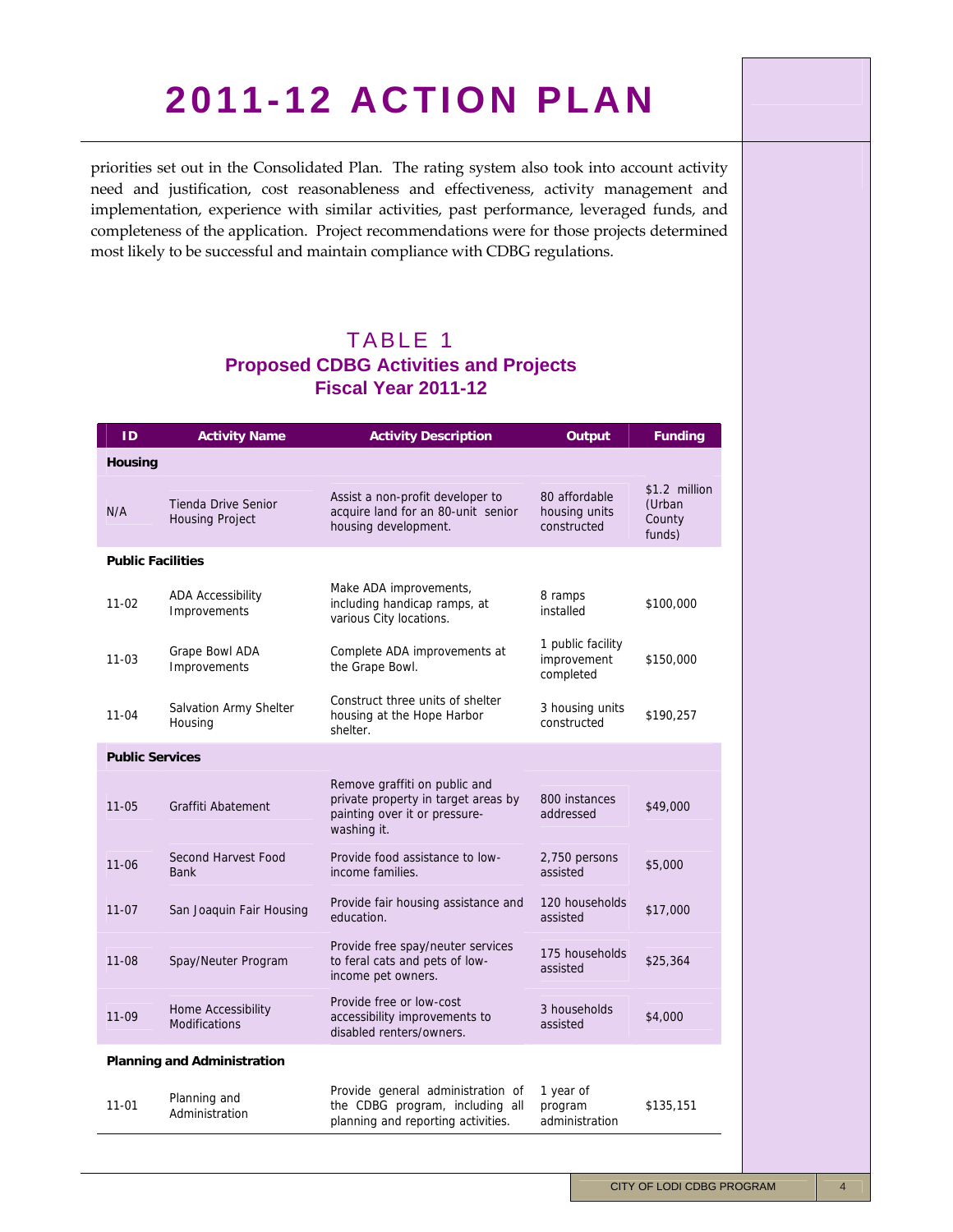## HOUSING

### **Tienda Drive Senior Housing Project**

The City provided funding to Eden Housing, a non-profit housing developer, in order to purchase land along Tienda Drive for an affordable senior housing development. Eden Housing has acquired the land, and will attempt to secure final funding for construction in 2011-12. The apartment complex will have 80 units of senior housing in two phases, with the first being completed by 2013 and the second completed by 2016.

| Output:                  | 80 units constructed                                                                                     |
|--------------------------|----------------------------------------------------------------------------------------------------------|
| <b>Outcome Category:</b> | Affordability for the purpose of providing decent affordable<br>housing                                  |
| <b>Goals Addressed:</b>  | $HS-1$                                                                                                   |
| Funding:                 | \$1.2 million (no current year CDBG funding; prior-year<br>funding through the San Joaquin Urban County) |

## PUBLIC FACILITIES

### **ADA Accessibility Improvements**

Make ADA improvements, including installation of handicap ramps, in CDBG target areas throughout the City.

| Output:                  | 8 ramps installed                                                           |
|--------------------------|-----------------------------------------------------------------------------|
| <b>Outcome Category:</b> | Accessibility for the purpose of providing a suitable living<br>environment |
| Goals Addressed:         | CD-6                                                                        |
| Funding:                 | \$100,000                                                                   |

#### **Grape Bowl ADA Improvements**

Make ADA improvements to the Grape Bowl to remove barriers to accessibility. Improvements will include creating an at-grade entrance to the field's west end and restroom improvements to make them ADA compliant.

| Output:                  | 1 public facility improvement completed                                     |
|--------------------------|-----------------------------------------------------------------------------|
| <b>Outcome Category:</b> | Accessibility for the purpose of providing a suitable living<br>environment |
| Goals Addressed:         | CD-6                                                                        |
| Funding:                 | \$150,000                                                                   |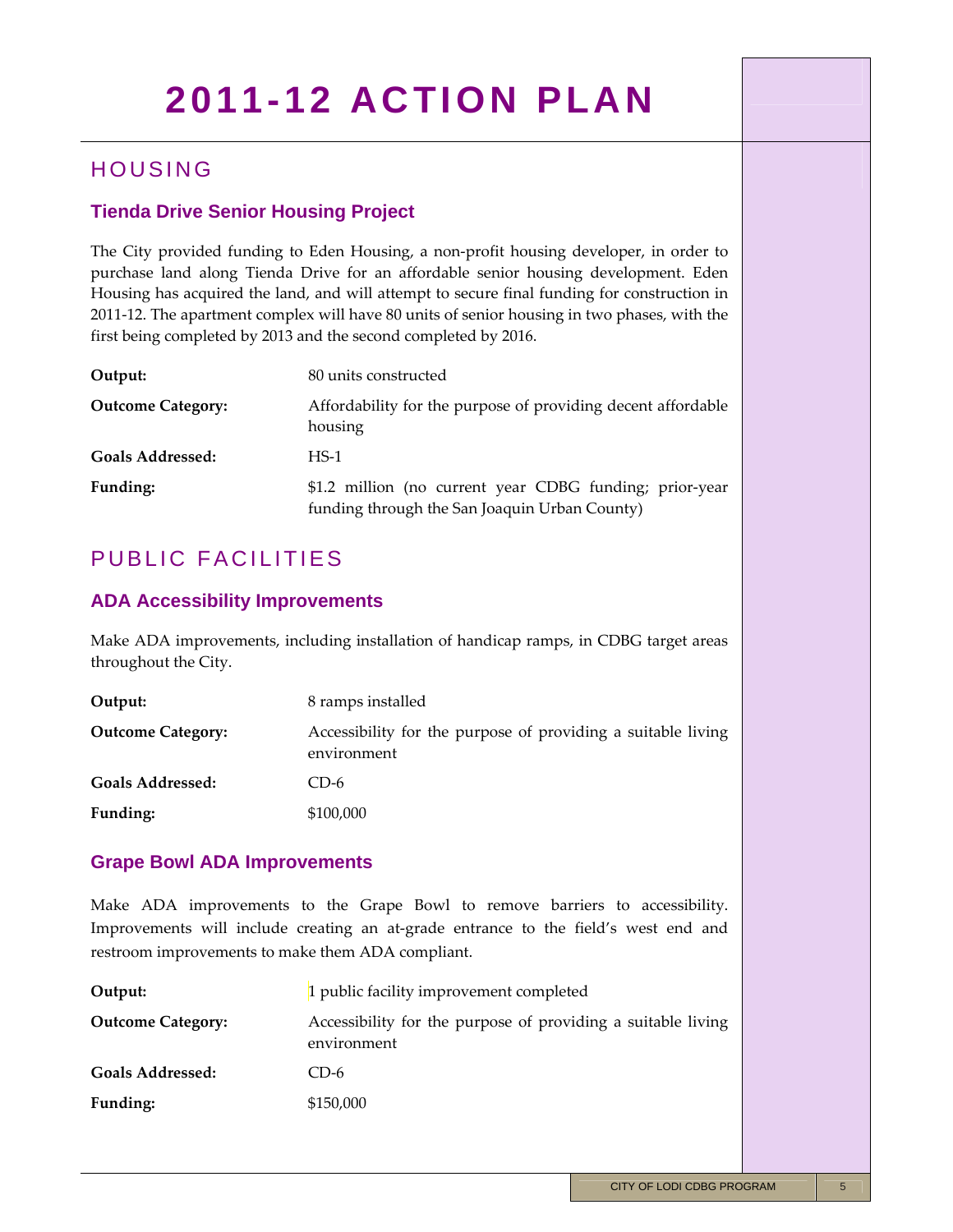### **Salvation Army Shelter Housing**

Construct three shelter housing units at the Salvation Army's Hope Harbor location. The units will be installed in warehouse space existing within the building. The units will provide housing options for families that include teenage or adult males, which the shelter is currently unable to accommodate.

| 3 shelter housing units constructed                                     |
|-------------------------------------------------------------------------|
| Accessibility for the purpose of providing decent affordable<br>housing |
| CD-6, HS-4                                                              |
| \$190,257                                                               |
|                                                                         |

## PUBLIC SERVICES

#### **Graffiti Abatement**

The Graffiti Abatement Program will remove graffiti on public and private properties located in target areas. Staff will remove graffiti by pressure‐washing the structure or by painting over it. The goal of the program is to preserve neighborhood property values and maintain the housing stock in target areas.

| Output:                  | 800 instances of graffiti removed                                         |  |
|--------------------------|---------------------------------------------------------------------------|--|
| <b>Outcome Category:</b> | Accessibility for the purpose of creating suitable living<br>environments |  |
| Goals Addressed:         | CD-1, HS-2                                                                |  |
| Funding:                 | \$49,000                                                                  |  |

#### **Second Harvest Food Bank**

Provide funding to Second Harvest Food Bank to purchase foods that are not typically donated to the food bank (e.g., meat and dairy products).

| Output:                  | 2,750 persons assisted                                                    |  |
|--------------------------|---------------------------------------------------------------------------|--|
| <b>Outcome Category:</b> | Accessibility for the purpose of creating suitable living<br>environments |  |
| Goals Addressed:         | $CD-3$                                                                    |  |
| Funding:                 | \$5,000                                                                   |  |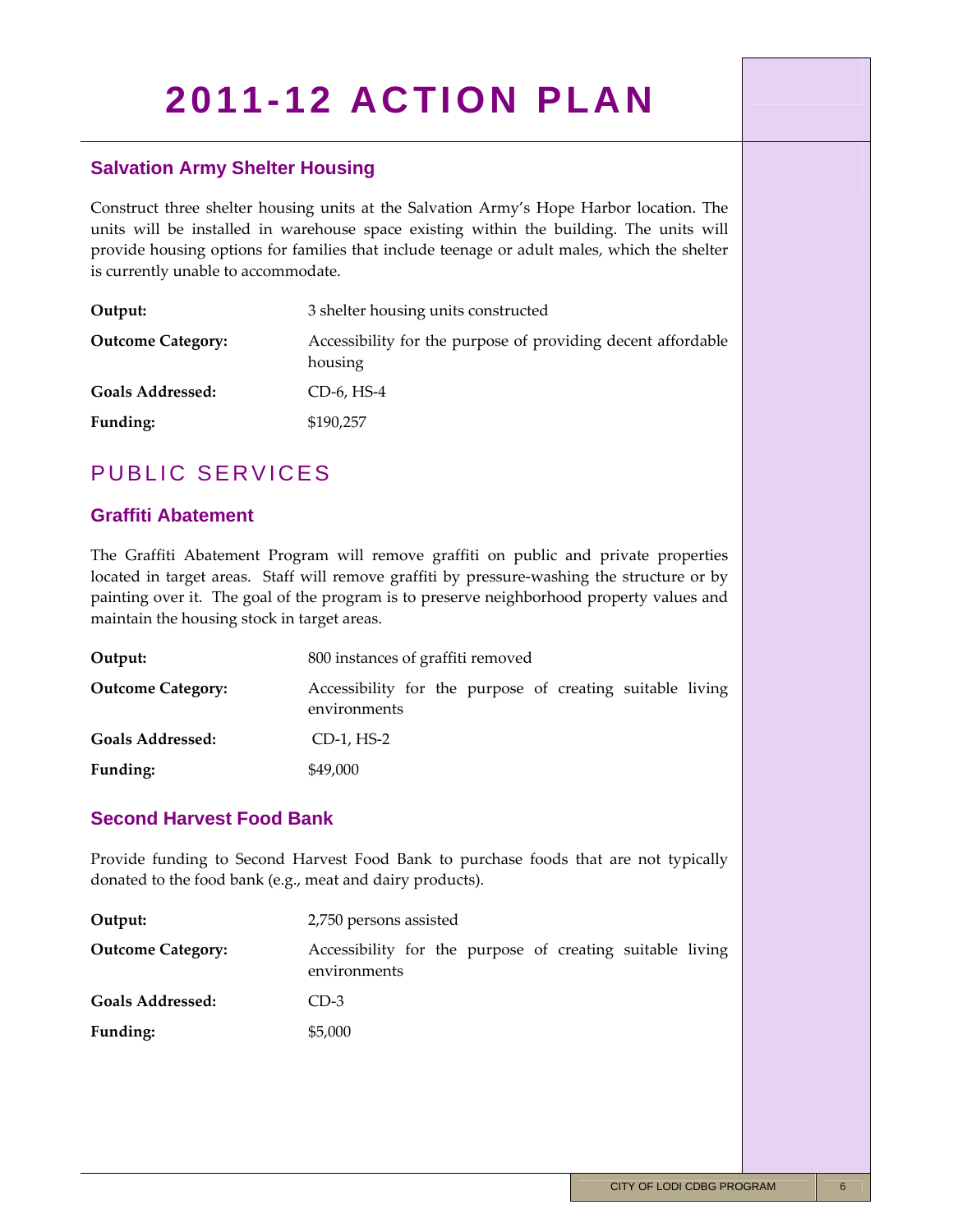### **San Joaquin Fair Housing**

San Joaquin Fair Housing provides fair housing services, such as housing discrimination and tenant/landlord law hotline, complaint investigation, and outreach and education through public forums.

| Output:                  | 120 households assisted                                                   |  |
|--------------------------|---------------------------------------------------------------------------|--|
| <b>Outcome Category:</b> | Accessibility for the purpose of creating suitable living<br>environments |  |
| Goals Addressed:         | $HS-4$                                                                    |  |
| Funding:                 | \$17,000                                                                  |  |

### **Spay/Neuter Program**

Offer a spay/neuter program for feral cats trapped and released in target areas and pets (cats and pit bulls) owned by low‐income households.

| Output:                  | 175 households assisted                                                   |  |
|--------------------------|---------------------------------------------------------------------------|--|
| <b>Outcome Category:</b> | Accessibility for the purpose of creating suitable living<br>environments |  |
| Goals Addressed:         | $CD-1$ , $CD-3$                                                           |  |
| Funding:                 | \$25,364                                                                  |  |

### **Home Accessibility Modifications**

Provide free or low‐cost assistance to disabled renters or homeowners in need of accessibility modifications. This program will be implemented by the Disability Resource Agency for Independent Living (DRAIL). Accessibility modifications will be made by program staff or by a licensed contractor.

| Output:                  | 3 households assisted                                                     |  |
|--------------------------|---------------------------------------------------------------------------|--|
| <b>Outcome Category:</b> | Accessibility for the purpose of creating suitable living<br>environments |  |
| Goals Addressed:         | CD-3, HS-4                                                                |  |
| Funding:                 | \$4,000                                                                   |  |

## PLANNING AND ADMINISTRATION

### **CDBG Administration**

The planning and administration funding is intended to provide funding for general staff administration of CDBG programs and activities, including Integrated Disbursement and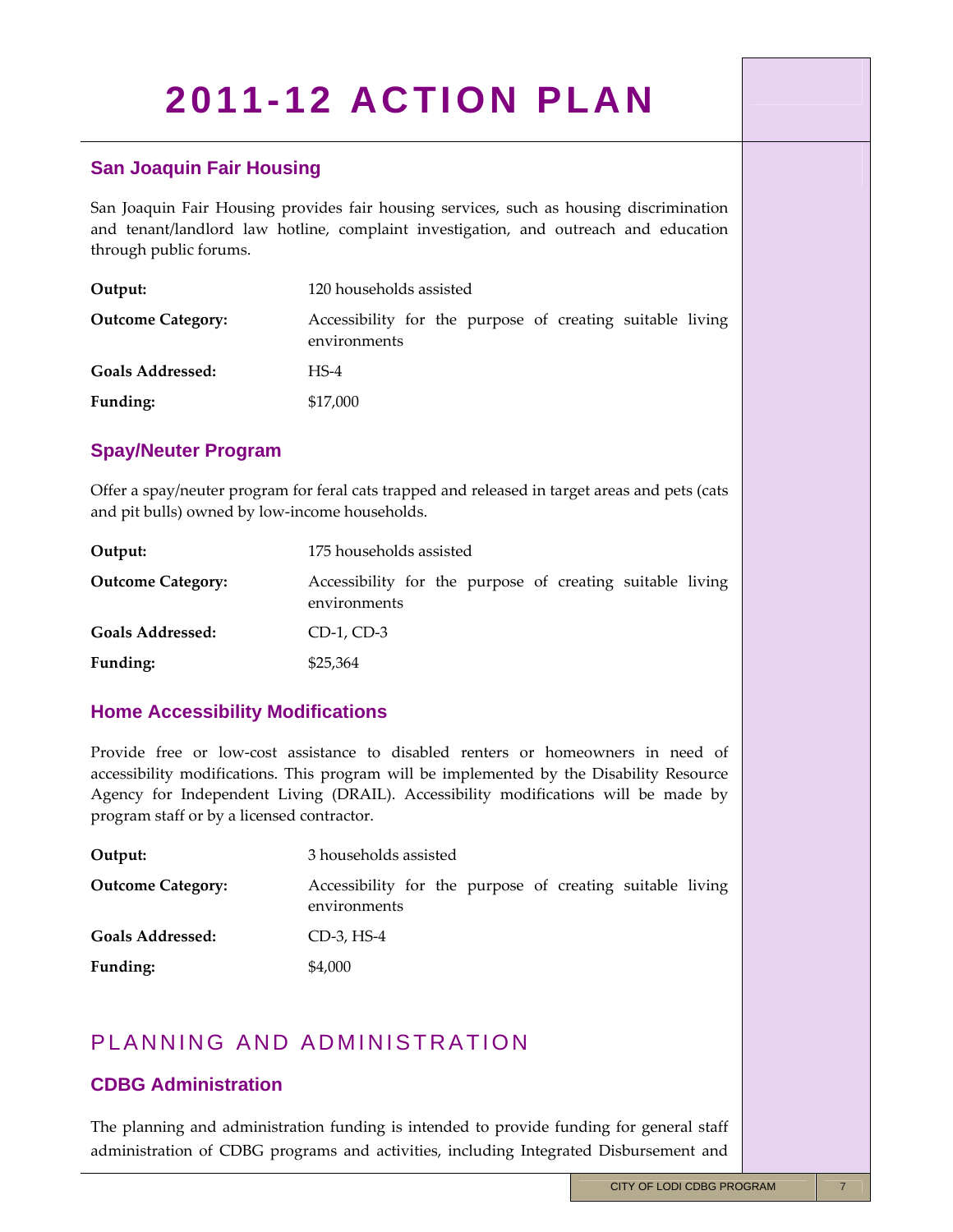Information System (IDIS) training, program set‐up, reporting, planning, and subrecipient training and monitoring.

| Output:          | Administration of the CDBG program |
|------------------|------------------------------------|
| Goals Addressed: | $PA-1$                             |
| Funding:         | \$135,131                          |

## NON-CDBG HOUSING ACTIVITIES

### **First-Time Homebuyer Program**

The City received an \$800,000 HOME grant through the California Department of Housing and Community Development. This grant will be used to make loans of up to \$40,000 (or 20 percent of the purchase price) for use by first-time homebuyers on down payment and closing costs. Approximately 20 loans are anticipated to be made in 2011‐12.

#### **Neighborhood Stabilization Program**

The City, in coordination with the Urban County, received about \$578,000 to assist in acquiring, rehabilitating, and renting or reselling foreclosed homes to low‐income buyers. As of March 2011, five homes were acquired, in addition to one lot. All seven units (five rehabs and two new construction) are expected to be sold by July 2011. As funds are available, the County will continue to purchase and rehabilitate units in Lodi.

## GEOGRAPHIC DISTRIBUTION

### **Target Area Distribution**

Geographic distribution is predicated, for the most part, on the nature of the activity to be funded. Figure 1 shows the proposed projects to be funded in program year 2011-12 in relation to the City's target areas. Not all of the activities funded through the CDBG program are shown in **Figure 1**, since some are community‐wide.

### **Minority Area Distribution**

The City of Lodi strives to make all of its programs available to eligible target‐income residents regardless of sex, race, religious background, disability, or other arbitrary factors. As a result, many programs, including fair housing, employment, youth, and senior services, will be available to residents citywide. Programs with a specific location, such as the Grape Bowl ADA improvements, are located in areas with varying levels of minority concentration. Table 1 details the proposed projects for the City of Lodi; of these, the majority are available on a citywide basis.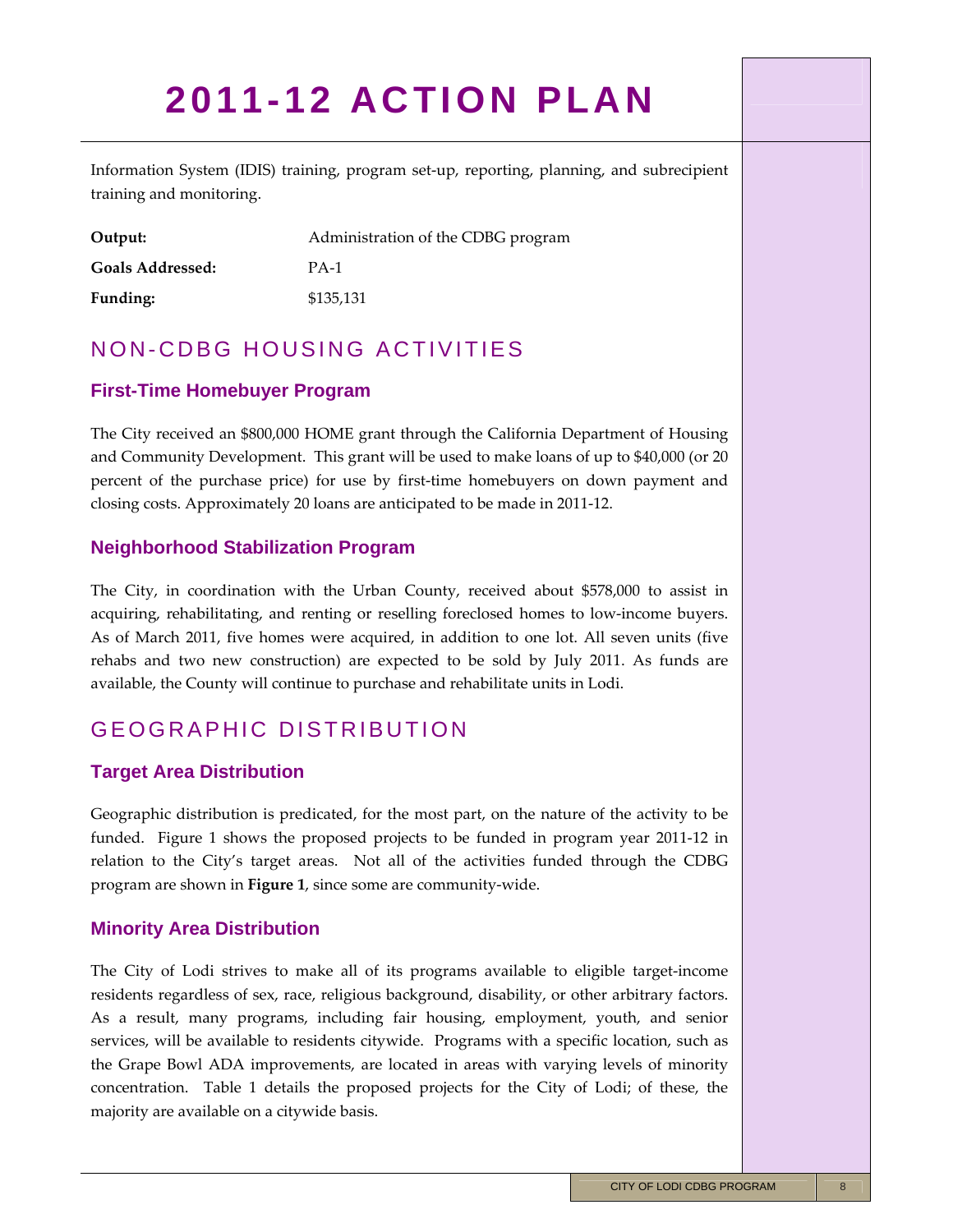A racial/ethnic concentration is considered to exist when a racial/ethnic group's percentage in a certain area is greater than that of the group's overall population percentage in the community. A high concentration is present when the group's population in an area is double or more the group's percentage representation in the community.

There are nine areas of overall minority concentration in Lodi. Please see **Figure 2** for a map of proposed activities in minority areas. These areas will benefit from programs administered at City Hall which are available to residents throughout the community. The majority of projects (services and facility improvements) will occur at existing facilities in the City which serve all areas and residents of the City. No requests for funding were received from service providers that would principally benefit areas with a minority concentration.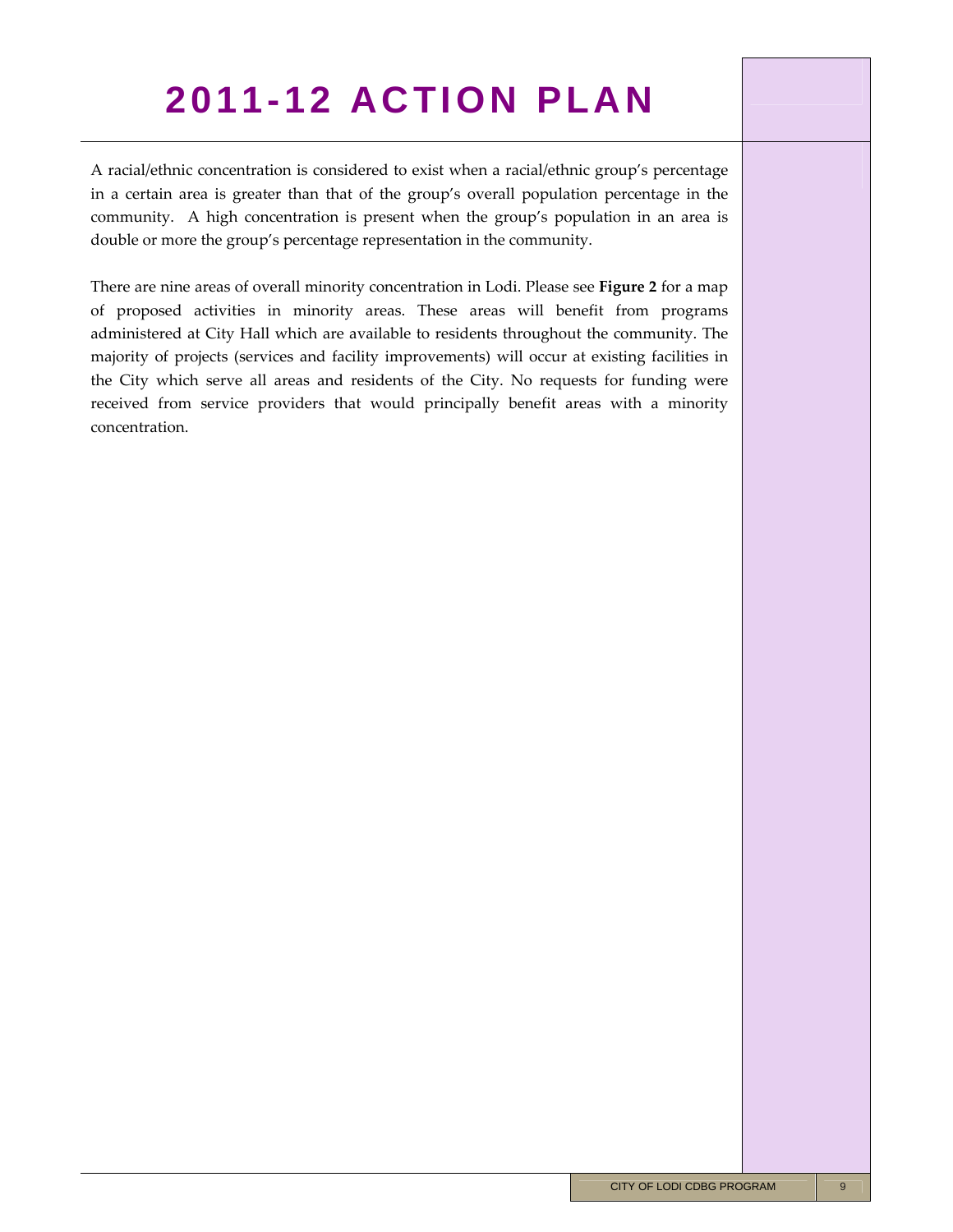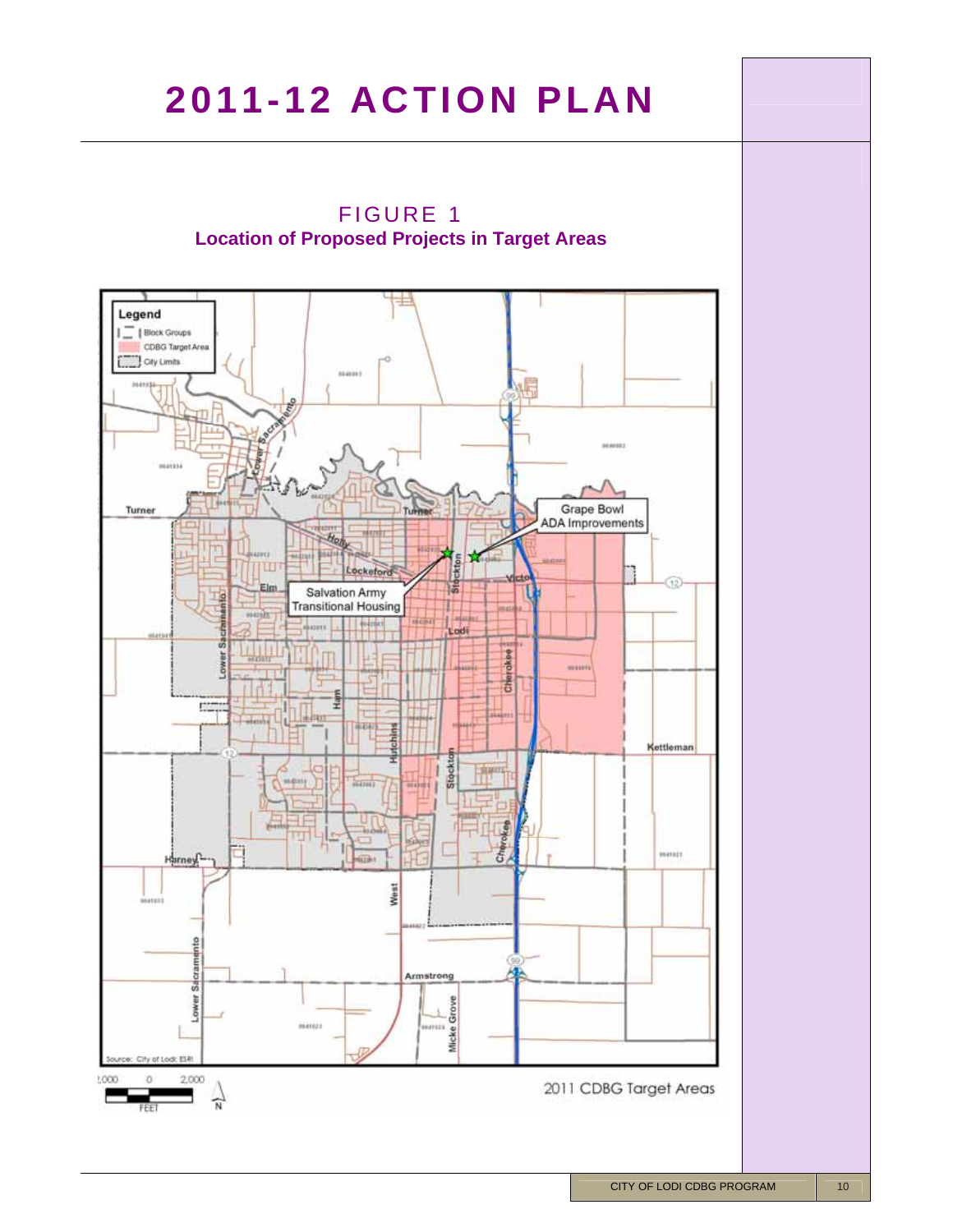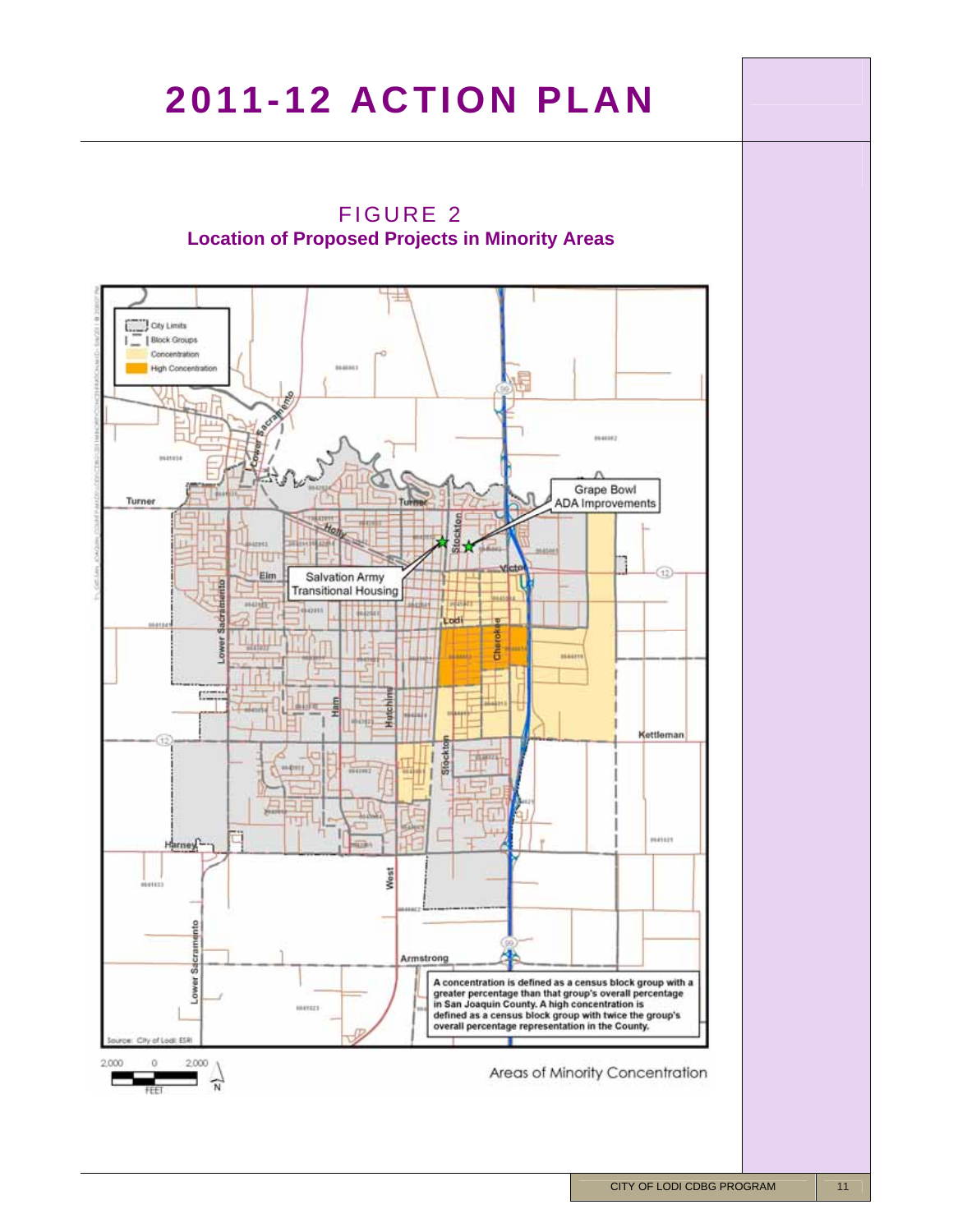## **IV. OTHER INFORMATION**

## HOMELESS AND OTHER SPECIAL NEEDS POPULATIONS

The City's strategy related to the needs of the homeless, those at risk of homelessness, and other special needs populations involves the funding of supportive services in Lodi or regional services, such as fair housing counseling or food assistance services. The City also assists with construction needs of emergency shelter and transitional housing facilities.

Currently, many homeless services are available in Lodi through the Salvation Army, and the City will continue to work closely with the Salvation Army and other organizations to determine how the needs of the homeless population can be met. In 2011‐12, the City will fund the construction of three shelter housing units at the Salvation Army's Hope Harbor site. In recent years, the City has provided substantial funding to the Salvation Army for both their emergency shelter and their transitional housing facilities.

In addition to construction efforts, the City will fund several programs and services to assist its homeless and special needs populations in 2011‐12. These include the following:

- Food assistance programs, through the public services grant to the Second Harvest Food Bank;
- Home accessibility modifications that increase the ability of individuals to secure safe and decent housing meeting their needs, through partnership with DRAIL; and
- Fair housing services provided by San Joaquin Fair Housing.

A City staff representative regularly attends "A Hand Up" homeless committee, which brings together the region's homeless service providers and advocates to consider the best ways to address homelessness. The meetings help to ensure that there is little duplication of services, increasing the effectiveness of a limited amount of funding.

In addition, the City's Housing Element includes several programs that provide for the development of affordable housing and removal of constraints to the placement of emergency shelters.

### **Addressing Obstacles to Meeting Underserved Needs**

While there are several constraints to meeting the needs of target-income residents (please refer to the Consolidated Plan for a detailed list), the primary obstacle to meeting the needs of target‐income residents is that there is a lack of funding to fully address all needs. The economic challenges facing the nation have forced many non‐profits to cut services at a time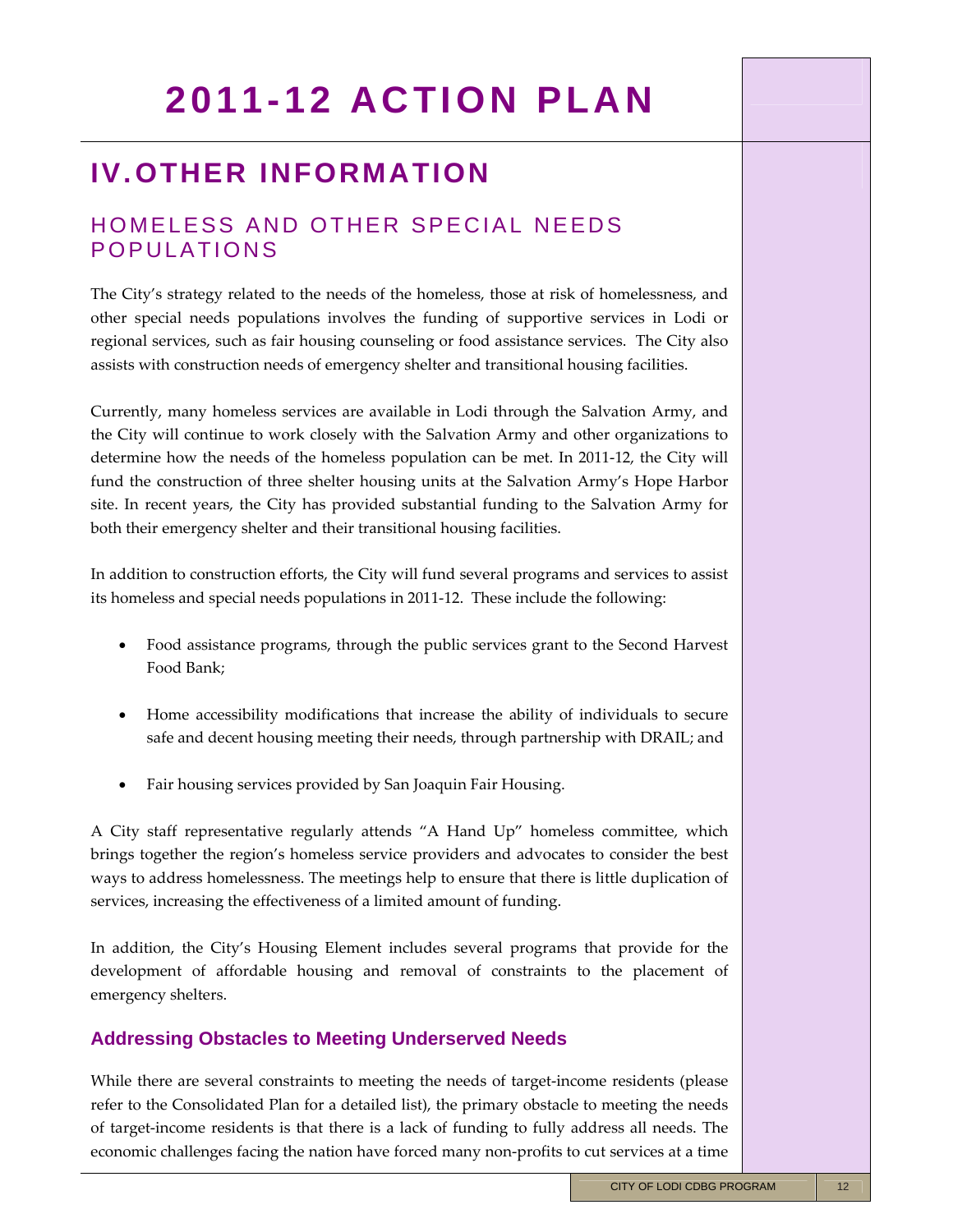when governmental entities and others are least able to provide them. The City attempts to address significant and rising levels of need by evaluating leveraged funds in grant application review, as well as by directly funding several programs with widespread benefit. The City also supports non‐profits' efforts to raise private funds.

Another obstacle to meeting underserved needs is that the location of many available services is in the City of Stockton. The City works closely with the transit agencies to improve access, and there are hourly public transportation linkages between Lodi and Stockton. The City has also encouraged non-profit agencies to operate "satellite" offices within the City of Lodi.

## EFFORTS TO FOSTER AND MAINTAIN AFFORDABLE HOUSING

Although the current economy offers significant challenges to many households, one bright side is that the housing stock affordable to low‐income families has expanded significantly as a result of falling prices and lower interest rates. A four‐person low‐income household could afford a mortgage of about \$180,000 and a one‐person household could afford about \$127,000. As of March 2011, there were more than 200 homes priced below \$180,000 and over 100 priced less than \$127,000. The majority of the homes are three bedrooms and in fair to good shape. The City also has many rental vacancies at prices below \$1,000 per month.

In 2011-12, the City will offer several programs to foster and maintain affordable housing. The Salvation Army shelter housing construction will increase the number of units available to persons moving from homelessness to permanent housing. The home accessibility modification program operated by DRAIL will assist disabled persons with the improvements necessary to remain in their own homes. The City's first-time homebuyer program will offer down payment assistance loans to help low‐income renters buy their own homes with fixed‐rate mortgages.

Many of the City's efforts to foster and maintain affordable housing relate to the Housing Element. The City is in the process of updating the Housing Element, which is anticipated to be certified by HCD by July 2011. The City's 2003‐2009 Housing Element, which is in effect until the new Housing Element is adopted, included a number of important programs to facilitate the development of affordable housing in Lodi. Some of these programs include:

- **Zoning Ordinance revisions.** The City revised Title 17 of the Lodi Municipal Code (Zoning Ordinance) to reduce barriers to, and provide incentives for, the construction and conservation of a variety of housing types.
- **Pursuit of state and federal funds in support of housing construction.** The City continues to pursue available and appropriate state and federal funding sources to support efforts to construct housing meeting the needs of low- and moderate–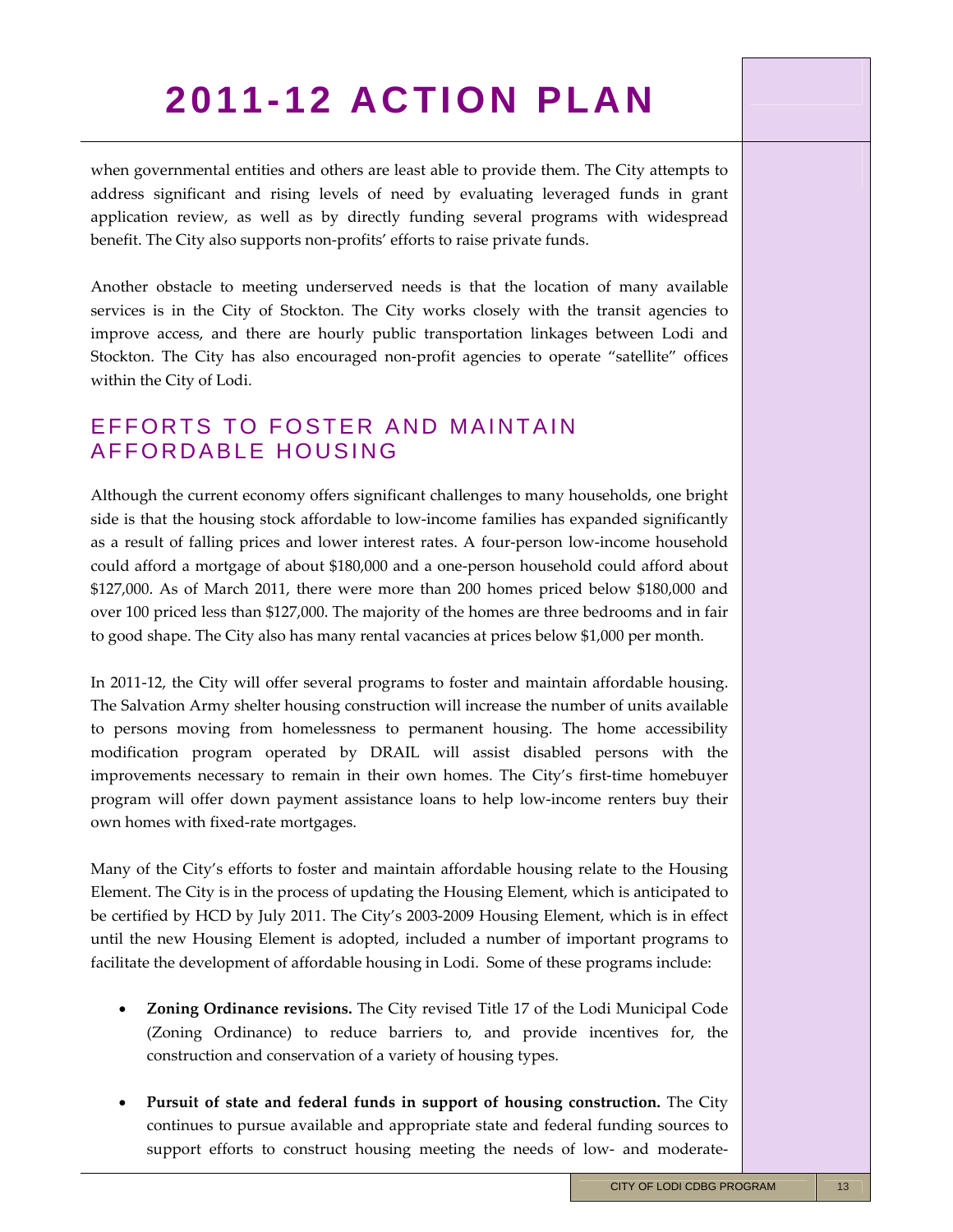income households, to assist persons with rent payments required for existing housing units, to provide supportive services, and to provide on‐ and off‐site improvements and public facilities, in support of affordable housing projects.

- **Homebuyer assistance.** The City will continue to implement a first-time homebuyer down payment assistance program. The City will promote the program by providing information at the Community Development Department's public counter and by providing a link to the program on the City's website, as well as by reaching out to real estate agents and lenders.
- **Promotion of the City's multifamily housing development standards.** The City will promote its multifamily development standards through the Community Development Department's link to the City's website, information brochures available at the Community Development Department, pre‐application meetings, and a notice to the local homebuilder, realtor, and contractor associations.

The City does not anticipate providing rental assistance, as this is provided by the San Joaquin Housing Authority, and also does not expect to acquire any existing rental units.

#### **Remove Barriers to Affordable Housing**

The City is undertaking a number of actions to reduce potential barriers and constraints to affordable housing, as well as promote housing for special needs populations. These include allocating prior‐year CDBG and HOME funds (through the Urban County) in support of affordable housing development, as well as providing regulatory incentives, density incentives, and several other measures to affordable housing developers. These are described in more detail in the City's 2003‐2009 Housing Element.

## CDBG-SPECIFIC REQUIREMENTS

#### **Institutional Structure**

The Community Development Department is responsible for the management, implementation, and monitoring of the Consolidated Plan documents, including the Action Plan. The Neighborhood Services Division within the department is specifically charged with these tasks. The division works in close consultation with the City's advisory committees and the City Manager.

The City has designated staff positions to administer the programs and activities funded with CDBG funds. These staff members work with the individual City departments, such as Public Works and Parks and Recreation, to develop procedures and coordination for administering programs that will be carried out by these departments. The CDBG staff also provide technical assistance to non‐profits on properly administering CDBG funds and developing CDBG‐eligible activities.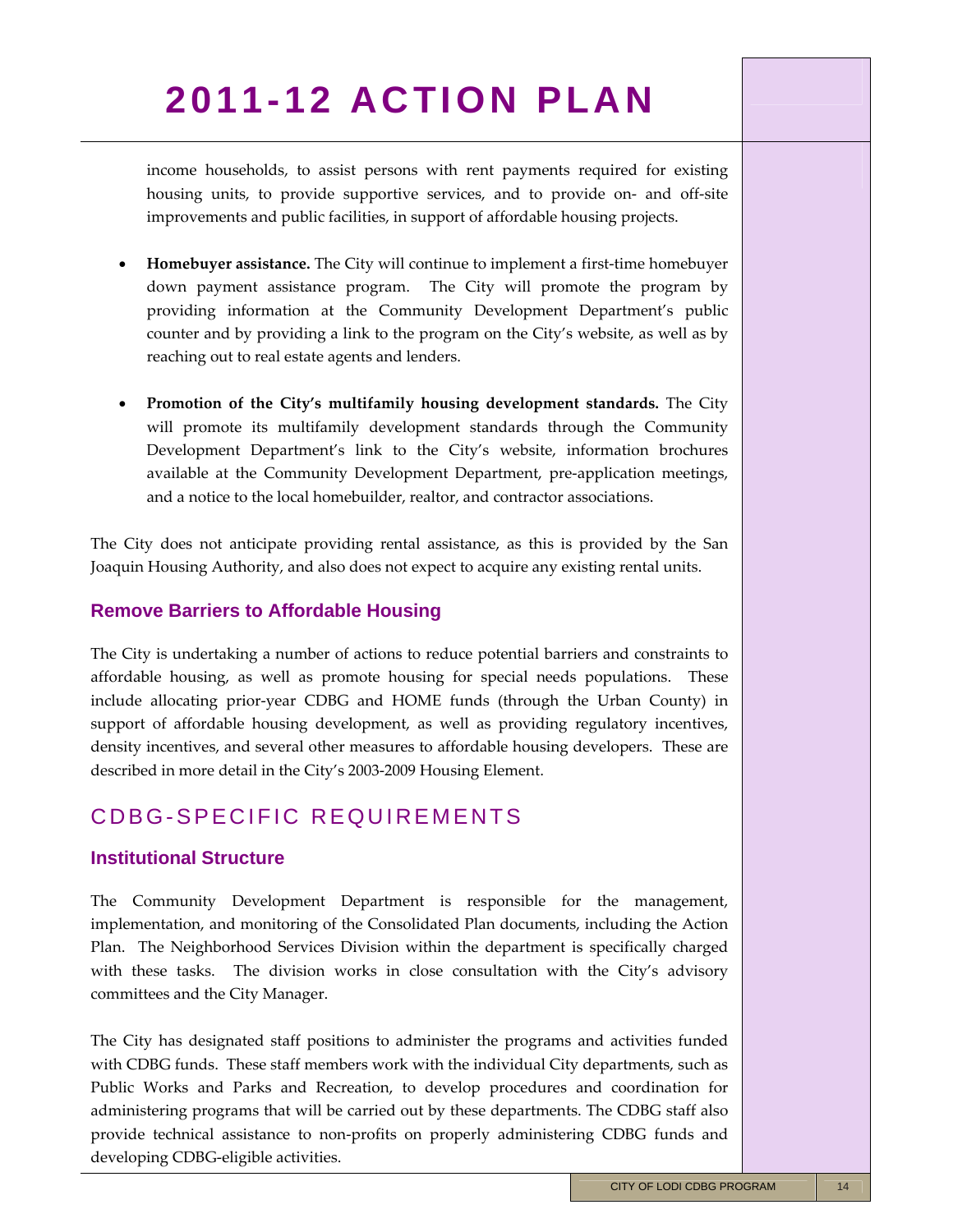### **Effective Coordination**

The City will continue to work closely with San Joaquin County, which borders the City on all sides. The City will also continue to work with many of the non‐profits in the community, including the Salvation Army, LOEL, and Community Partnership for Families, to address the regional issues that affect the needs of target‐income persons, as well as special needs populations. A City staff representative will continue to attend bi-monthly meetings of "A Hand Up" homeless subcommittee.

#### **Public Housing Needs**

While two public housing complexes are located in Lodi, they are administered by the San Joaquin Housing Authority, which serves as the housing authority for the County. The City of Lodi does not have its own local housing authority. Resident initiatives are handled directly by the San Joaquin Housing Authority.

#### **Anti-Poverty Strategy**

The City's anti-poverty strategy is based on providing a range of housing, employment, and supportive service opportunities aimed at enabling those in poverty to move into the workforce. During the 2011-12 program year, the City will also continue to support activities that preserve and expand the supply of housing that is affordable to target‐income households. The City works closely with the Salvation Army, which focuses on improving self-sufficiency and offers employment training to formerly homeless individuals through its culinary arts and other programs. The City's contribution of funding for shelter housing at the Hope Harbor facility will ensure that more families have the opportunity to participate in the Salvation Army's programs.

The City's support of the Second Harvest Food Bank is another strategy in support of reducing poverty. While the Food Bank does not directly provide employment or social service opportunities, many persons receiving the food assistance are referred to other social services.

#### **Lead-Based Paint Hazards**

While most housing units were built after 1978 in Lodi, the City will work together with the County Public Health Department to monitor incidences of elevated blood levels. The City's Code Enforcement division will respond to calls regarding lead‐based paint, and may require landlords to fix chipping paint.

In the event that requests for funding of lead abatement are received, the City will consider creation of a residential rehabilitation program that would include lead abatement as an eligible activity. The City will also pursue funding from other resources for a housing rehabilitation program; possible funding sources include CalHome and HOME funds